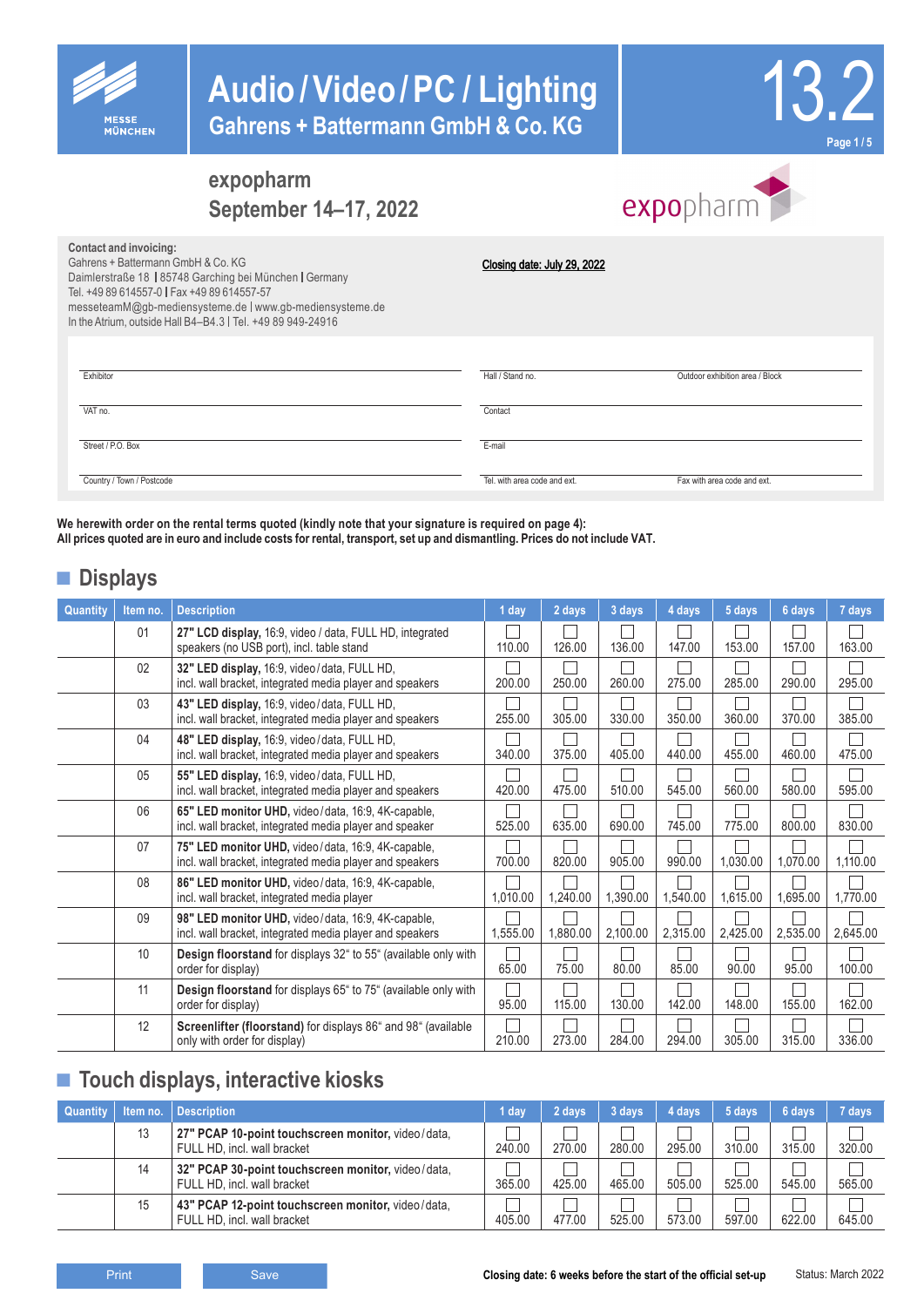





expopharm

**Page 2 / 5**

| 16 | 55" PCAP 12-point touchscreen monitor, video/data,<br>FULL HD, incl. wall bracket                                                                                                                                                                | 625.00 | 737.00   | 812.00   | 887.00     | 925.00   | 962.00   | 1.000.00 |
|----|--------------------------------------------------------------------------------------------------------------------------------------------------------------------------------------------------------------------------------------------------|--------|----------|----------|------------|----------|----------|----------|
| 17 | 65" PCAP 50-point touchscreen monitor, video/data,<br>FULL HD. incl. wall bracket                                                                                                                                                                | 730.00 | 874.00   | 970.00   | 1.066.00   | 1.114.00 | 1.162.00 | 1.210.00 |
| 18 | Other touchscreen monitor sizes, e.g. 98"                                                                                                                                                                                                        |        |          |          | on request |          |          |          |
| 19 | Floorstand for touchscreen kiosk 27" - 43", landscape<br>mode, height adjustable, height 740-1070 mm, tiltable up to<br>36° in 4 adjustment steps (available only with order for touch<br>display). For standard floorstand refer to "Displays". | 100.00 | 120.00   | 135.00   | 150.00     | 155.00   | 165.00   | 170.00   |
| 20 | Floorstand for touchscreen kiosk 55" - 65", landlandscape<br>mode, horizontal position or 30° angle, height 760 or 1100<br>mm (only with order for touch display). For standard floorstand<br>refer to "Displays".                               | 200.00 | 240.00   | 270.00   | 300.00     | 315.00   | 325.00   | 340.00   |
| 21 | Digital information kiosk, single: 1 x 55" UHD LED display<br>with touch function (12-point), portrait mode,<br>incl. PC (Windows without MS Office)                                                                                             | 825.00 | 995.00   | 1.115.00 | 1.225.00   | 1.285.00 | 1,345.00 | 1.400.00 |
| 22 | Digital information kiosk, dual: 2 x 55" Full HD LED dis-<br>play, dual screen, portrait mode, incl. PC (Windows without<br>MS Office, content feed for both monitors)                                                                           | 895.00 | 1,090.00 | 1.220.00 | 1,350.00   | 1,415.00 | 1,480.00 | 1,545.00 |

## ■ **Split system wall, LED wall**

| <b>Quantity</b> | Item no. | Description                                                                                                                                                                | 1 dav | 2 days | 3 days | 4 days     | 5 days | 6 days | 7 days |
|-----------------|----------|----------------------------------------------------------------------------------------------------------------------------------------------------------------------------|-------|--------|--------|------------|--------|--------|--------|
|                 | 23       | Seamless LCD wall: Please indicate the desired configurati-<br>on (2x2, 3x3, ) If possible, include a sketch of the booth with<br>your inquiry                             |       |        |        | on request |        |        |        |
|                 | 24       | LED wall: Please indicate with your inquiry the required size<br>and whether usage is indoors or outdoors. If possible, include<br>a sketch of the booth with your inquiry |       |        |        | on request |        |        |        |

### **■ Projectors, screens**

| <b>Quantity</b> | Item no. | <b>Description</b>                                                                                                                                                      | 1 day  | 2 days | 3 days | 4 days     | 5 days   | 6 days   | 7 days   |
|-----------------|----------|-------------------------------------------------------------------------------------------------------------------------------------------------------------------------|--------|--------|--------|------------|----------|----------|----------|
|                 | 25       | Projector 400 ANSI lumens, resolution 1920 x 1080, FULL<br>HD, incl. standard lens 1.4–2.1:1 (for table projection)                                                     | 236.00 | 275.00 | 304.00 | 330.00     | 345.00   | 358.00   | 372.00   |
|                 | 26       | Projector 6500 ANSI lumens, laser technology, resolution<br>1920 x 1200, WUXGA, incl. interchangeable lens 1.3-3.02:1<br>(other lenses on request) for table projection | 625.00 | 782.00 | 887.00 | 992.00     | 1.042.00 | 1,097.00 | 1,150.00 |
|                 | 27       | Screen, front projection 16:9, 238 x 143 mm                                                                                                                             | 220.00 | 256.00 | 280.00 | 304.00     | 316.00   | 328.00   | 340.00   |
|                 | 28       | Projectors (10,000, 15,000, 20,000  ANSI) incl. truss<br>mounting and other screen sizes                                                                                |        |        |        | on request |          |          |          |

### ■ **Laptops, computers, Apple systems** – all with operating systems and software in German

| <b>Quantity</b> | Item no. | <b>Description</b>                                                                                                                                                          | 1 day  | 2 days | 3 days | 4 days | 5 days | 6 days | 7 days |
|-----------------|----------|-----------------------------------------------------------------------------------------------------------------------------------------------------------------------------|--------|--------|--------|--------|--------|--------|--------|
|                 | 29       | Laptop, 15.6" display, Intel Core i7 3rd gen., 2.7 GHz, ran-<br>dom access memory (RAM): 8 GB DDR3, HD: 750 GB, 7200<br>rpm, current Windows OS, current MS Office versions | 164.00 | 195.00 | 216.00 | 236.00 | 247.00 | 257.00 | 267.00 |
|                 | 30       | Mini PC, Intel Core i7-7700T 2.9 GHz, RAM: 16 GB DDR4, hard<br>disk drive: 512 GB M2.NVMe SSD, incl. Windows OS and MS<br>Office                                            | 160.00 | 188.00 | 208.00 | 228.00 | 238.00 | 248.00 | 258.00 |
|                 | 31       | Lenovo All-in-One-Touch-PC. Intel Core i5-4460S 2.9 GHz.<br>RAM: 4 GB, 128 GB SSD, W-LAN, Bluetooth, incl. Windows<br>OS and MS Office, on table stand or wall mount        | 192.00 | 225.00 | 248.00 | 270.00 | 281.00 | 292.00 | 304.00 |
|                 | 32       | Apple Mac Book Pro, 15.4" display, Intel Core i7 4. Gen, 2.5<br>GHz quad core, resolution 2880 x 1800, RAM: 16 GB DDR3,<br>incl. Mac OS. Office for Mac                     | 198.00 | 247.00 | 276.00 | 304.00 | 319.00 | 333.00 | 348.00 |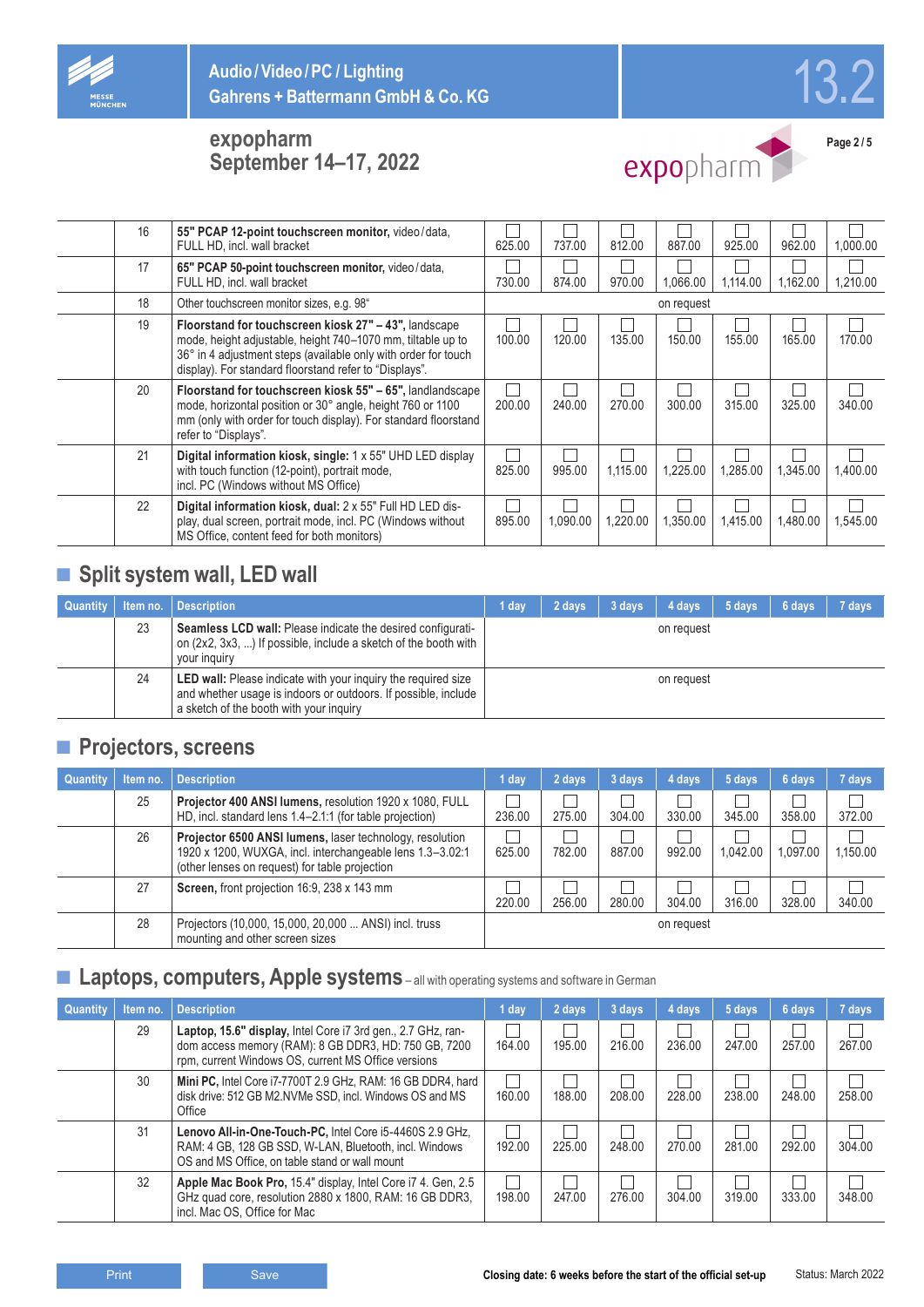





expopharm

**Page 3 / 5**

|    | 33<br>Apple Mac Mini, mini desktop PC, Intel Core i7 Quad 2.3 GHz,<br>RAM: 8 GB DDR3, incl. Mac OS, Office for Mac                                             | 160.00 | 188.00 | 208.00 | 228.00                          | 238.00 | 248.00 | 258.00 |
|----|----------------------------------------------------------------------------------------------------------------------------------------------------------------|--------|--------|--------|---------------------------------|--------|--------|--------|
|    | 34<br>Apple iMac 27", all-in-one, 3.4 Ghz 3rd gen., RAM: 8 GB<br>DDR2, 27" display 2560 x 1440 pixels, incl. Win OS and<br><b>MS Office</b>                    | 205.00 | 243.00 | 269.00 | 294.00                          | 306.00 | 319.00 | 332.00 |
|    | 35<br>Apple iPad Air 2, 9,7", 64 GB, Wifi + cellular, space gray                                                                                               | 90.00  | 108.00 | 120.00 | 132.00                          | 138.00 | 144.00 | 150.00 |
|    | 36<br>Apple iPad Air 2, 9,7" with floorstand, 64 GB, Wifi +<br>cellular, space gray, floorstand with black glass panel, foot<br>brushed steel, black baseplate | 185.00 | 211.00 | 232.00 | 252.00                          | 262.00 | 272.00 | 282.00 |
| 37 | <b>Playout PC systems for 4K feeds</b>                                                                                                                         |        |        |        | on request                      |        |        |        |
|    | 38<br>Flat rate for installation of other software/other operating<br>system                                                                                   |        |        |        | 30.00/Installation              |        |        |        |
|    | 39<br><b>Content management:</b> checking of customer files prior to<br>trade show; transfer to removable storage devices                                      |        |        |        | minimum 30.00 / file or at cost |        |        |        |

## **■ Sound systems**

| Quantity | Item no. | <b>Description</b>                                                                                                                                                                            | 1 day  | 2 days | 3 days | 4 days     | 5 days | 6 days | 7 days |
|----------|----------|-----------------------------------------------------------------------------------------------------------------------------------------------------------------------------------------------|--------|--------|--------|------------|--------|--------|--------|
|          | 40       | Audio guide, comprising 1 hand-held transmitter and<br>20 receivers incl. headsets                                                                                                            | 300.00 | 387.00 | 435.00 | 483.00     | 507.00 | 531.00 | 555.00 |
|          | 41       | Active speaker system, all-in-one, 1x tripod-mounted spea-<br>ker, 1x wireless microphone (hand-held transmitter), AC or<br>battery powered. Expandable with 2nd wireless microphone.         | 175.00 | 219.00 | 238.00 | 256.00     | 265.00 | 274.00 | 284.00 |
|          | 42       | Sound system for up to approx 40 m <sup>2</sup> , consisting of 2<br>tripod-mounted speakers, mixing desk, equalizer, 1x wireless<br>microphone (optionally hand-held or neckband microphone) | 355.00 | 405.00 | 445.00 | 490.00     | 525.00 | 555.00 | 575.00 |
|          | 43       | Sound system for up to approx 60 m <sup>2</sup> , consisting of 4<br>tripod-mounted speakers, mixing desk, equalizer, 1x wireless<br>microphone (optionally hand-held or neckband microphone) | 420.00 | 420.00 | 550.00 | 580.00     | 610.00 | 630.00 | 670.00 |
|          | 44       | Add-on: wireless microphone, optionally hand-held or<br>neckband microphone (available only with order for sound<br>system)                                                                   | 60.00  | 75.00  | 90.00  | 96.00      | 102.00 | 108.00 | 114.00 |
|          | 45       | Sound systems, truss-mounted or wall-mount system.<br>If possible, include a sketch of the booth with your inquiry.                                                                           |        |        |        | on request |        |        |        |

## **■ Lighting technology**

| Quantity | Item no. | <b>Description</b>                                                                                          | 1 day  | 2 days | 3 days | 4 days     | 5 days | 6 days | 7 days |
|----------|----------|-------------------------------------------------------------------------------------------------------------|--------|--------|--------|------------|--------|--------|--------|
|          | 46       | LED light column, height 2 m, various color settings possible                                               | 290.00 | 327.00 | 352.00 | 377.00     | 390.00 | 402.00 | 415.00 |
|          | 47       | <b>LED floor spots (battery-operated), set of 8 spots,</b><br>operating time in battery mode up to 20 hours | 330.00 | 413.00 | 468.00 | 522.00     | 549.00 | 576.00 | 604.00 |
|          | 48       | Effect spotlights, moving-head spotlights. Please include<br>a sketch of the booth with your request.       |        |        |        | on request |        |        |        |

## **■ Rigging**

|    | <b>Quantity   Item no.   Description \</b>                        | 1 day |  | 2 days   3 days   4 days   5 days   6 days |  | 7 davs |
|----|-------------------------------------------------------------------|-------|--|--------------------------------------------|--|--------|
| 49 | russes<br>Please include a sketch of the booth with your request. |       |  | on request                                 |  |        |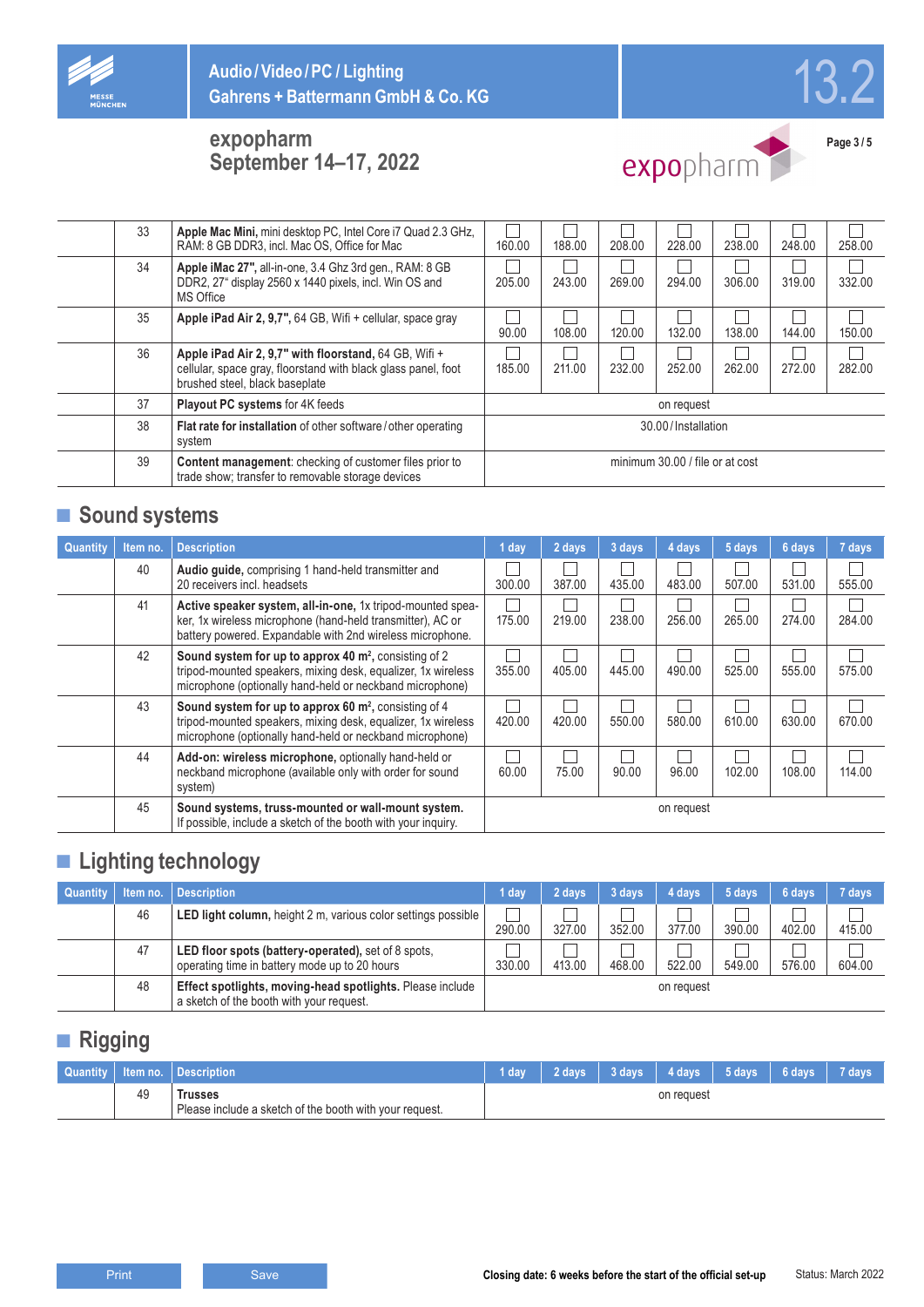

**Audio/Video/PC / Lighting Gahrens + Battermann GmbH & Co. KG**

**expopharm September 14–17, 2022**



13.2

**Page 4 / 5**

**We hereby order the following items from your above range subject to accepance of the following terms and conditions:**

Installation set up date (please indicate preferred date and time - morning / afternoon)

Contact with mobile phone number

**Other presentation equipment such as interactive software, camera and broadcasting technologies available on request. We will be glad to provide comprehensive advice.**

**Kindly submit a detailed sketch of your stand with your order. We will confirm your order in writing immediately upon receipt.**

Any contract agreed is concluded directly between the exhibitor and contracting company of Messe München GmbH. The specific terms of the contract can therefore only be agreed between the exhibitor and contracting Messe München GmbH's company. The general terms and conditions of business of Gahrens + Battermann GmbH & Co. KG shall apply.